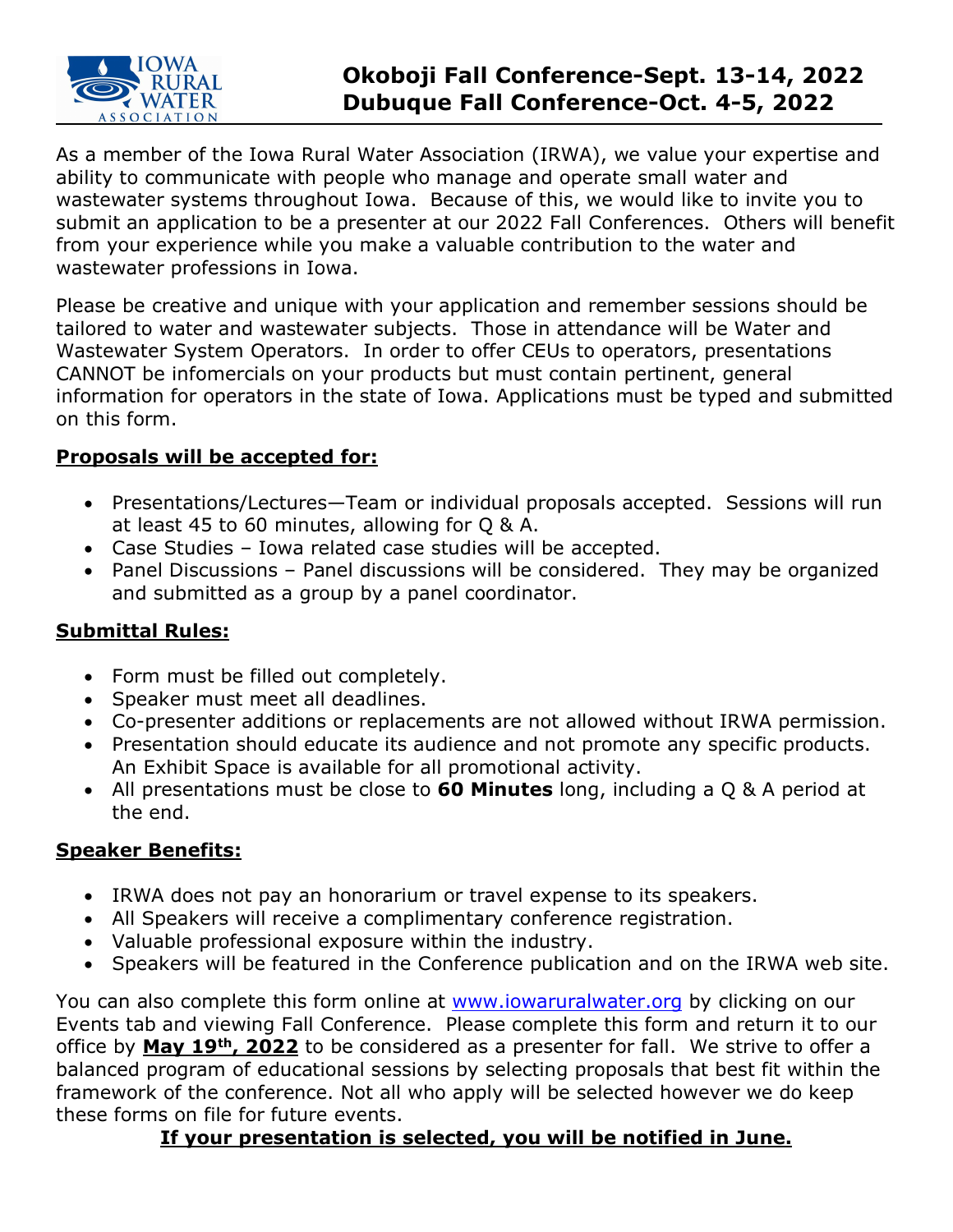## **CALL FOR PRESENTATIONS – 2022 Fall Conferences**

| Form must be submitted no later than May 19th, 2022 to:                                                   |  |  |  |  |
|-----------------------------------------------------------------------------------------------------------|--|--|--|--|
| <b>Iowa Rural Water Association</b>                                                                       |  |  |  |  |
| 4221 S. 22 <sup>nd</sup> Ave East, Newton, IA 50208                                                       |  |  |  |  |
| FAX: 641-787-0331 or E-mail claw@iowaruralwater.org                                                       |  |  |  |  |
| Form can also be completed on-line at www.jowaruralwater.org under the<br>Events/Fall Conference section. |  |  |  |  |
| <b>Presentation Title:</b>                                                                                |  |  |  |  |
|                                                                                                           |  |  |  |  |
| <b>Presenter Name:</b><br>Company:                                                                        |  |  |  |  |

| Phone: _________________________                                                                               |  |  |
|----------------------------------------------------------------------------------------------------------------|--|--|
|                                                                                                                |  |  |
| Co-Presenter Company: Management Control of the Control of the Control of the Control of the Control of the Co |  |  |

#### **Presentation Category: (Must Choose At Least One!)**

| Water Treatment             |                                                       |
|-----------------------------|-------------------------------------------------------|
| <b>Water Distribution</b>   |                                                       |
| Wastewater                  |                                                       |
| Management                  |                                                       |
| <b>Office Personnel</b>     |                                                       |
| <b>Presentation Format:</b> |                                                       |
| Lecture                     |                                                       |
| Case Study                  | Okoboji Fall Conference                               |
| Panel Discussion            | September 13 - 14, 2022                               |
|                             | <b>Dubuque Fall Conference</b><br>October 4 - 5, 2022 |
|                             |                                                       |